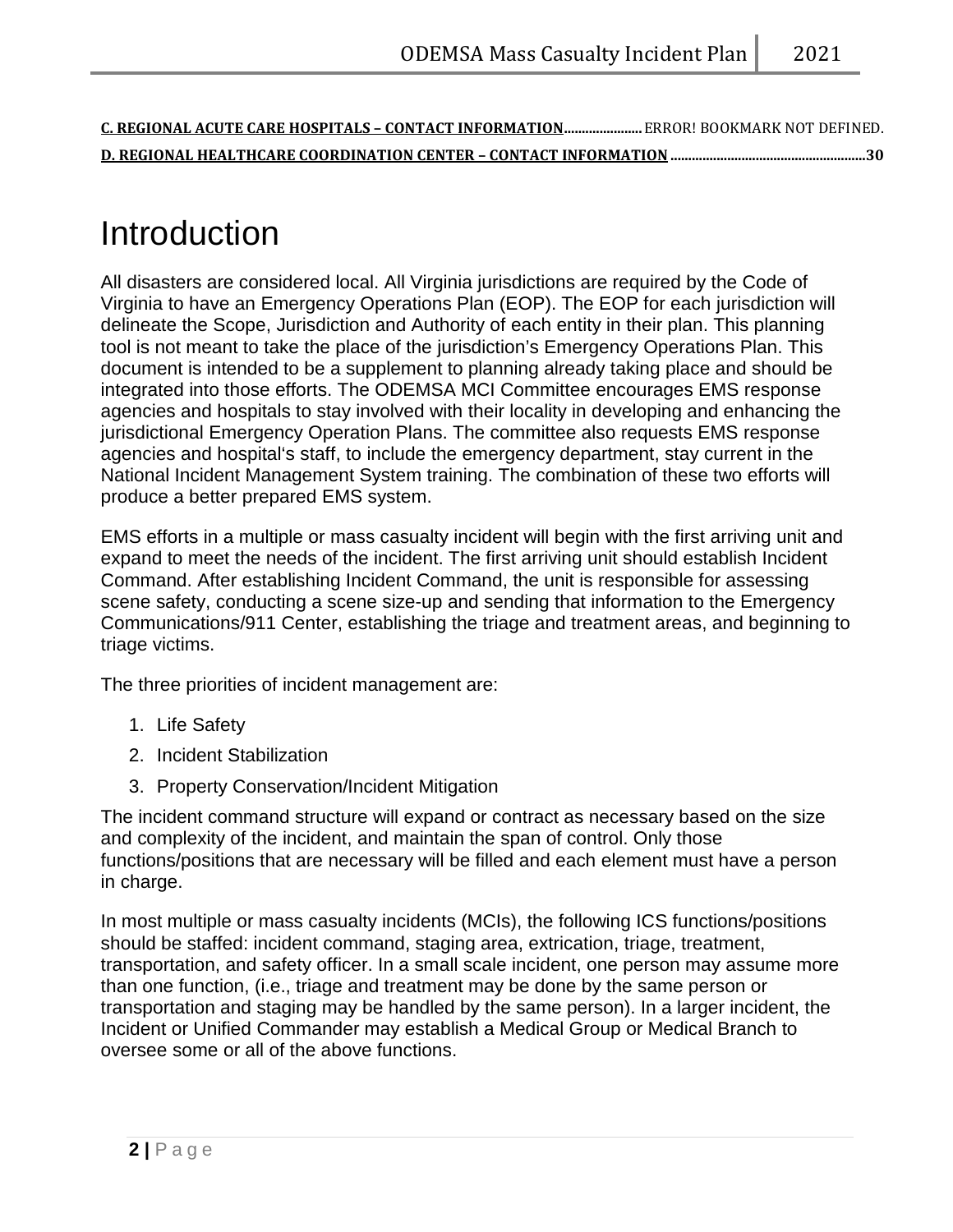Larger agencies may be capable of managing greater numbers of patients without mutual aid whereas other agencies may need mutual aid resources from several jurisdictions to manage an incident of the same magnitude.

Success of the MCI Plan depends upon effective cooperation, organization and planning among health care professionals and administrators in hospitals and out-of-hospital agencies, state and local government representatives, and individuals and/or organizations associated with disaster-related support agencies in the planning district(s) and related jurisdictions which comprise the region.

The MCI Plan will be reviewed each year by the MCI Committee, referencing the MCI Plan Memorandum of Understanding. Updated copies will be provided by ODEMSA.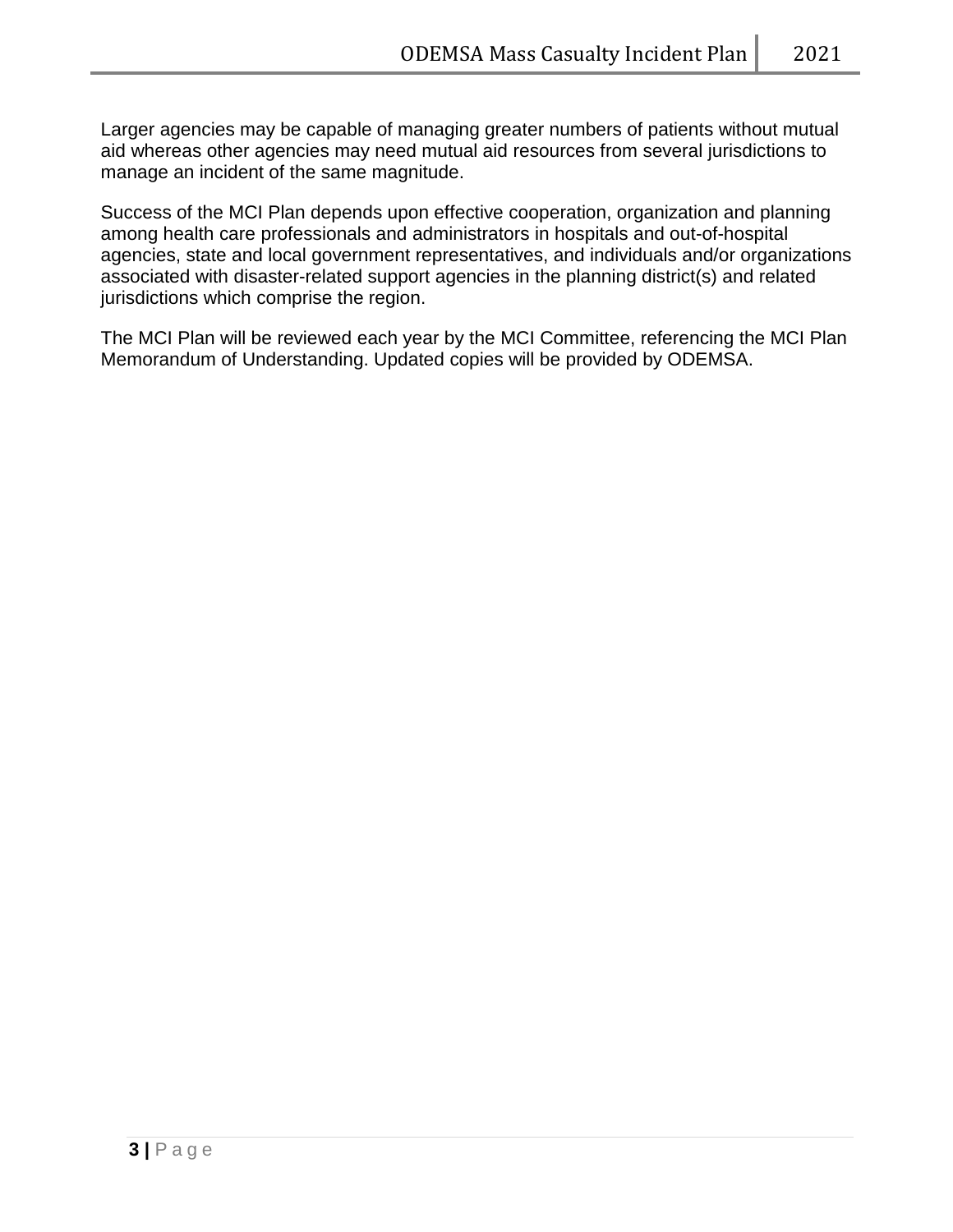## **Purpose**

- √ *To provide a standardized action plan assisting in the coordination and/or management of any regional EMS mutual aid response to a MCI.*
- √ *To provide an effective utilization of the various human and material resources from various jurisdictions involved in a regional mutual aid EMS response or MCI that affects a part or the entire region.*
- √ *To maximize the number of survivors in mass casualty situations.*

The goal of the ODEMSA/Central Virginia Mass Casualty Incident Plan, as stated in the accompanying Memorandum of Understanding, is to prepare on a regional basis for an interoperable response by prehospital and hospital agencies to effectively and safely manage a Mass Casualty Incident (MCI).

This Response Guide, as most recently amended, will serve as the basis for out-ofhospital and in-hospital response under the ODEMSA/Central Virginia MCI Plan (hereafter referred to as the MCI Plan) Success of the MCI Plan depends upon effective cooperation, organization and planning among all stakeholders in the planning districts which comprise the ODEMSA Region.

The ODEMSA MCI Plan may be employed in the following circumstances:

- $\sqrt{ }$  An MCI is of such magnitude that it overwhelms the resources of the jurisdiction having authority.
- $\sqrt{ }$  The MCI is multi-jurisdictional and overwhelms the resources of one or more of these jurisdictions.

## **Scope**

This Plan standardizes operations during multiple and mass casualty incidents. It is intended to be an "all hazards" plan to meet the needs of any multiple or mass casualty incident regardless of what caused the incident. If necessary, these procedures can be modified based on the number of patients, the cause or severity of injuries, and special circumstances involved in the incident. The initial response will be determined by the number of patients. Accordingly, the plan provides the framework for organizing the prehospital and hospital response systems to effectively respond to and assist in managing patients generated in any MCI situation in the ODEMSA region.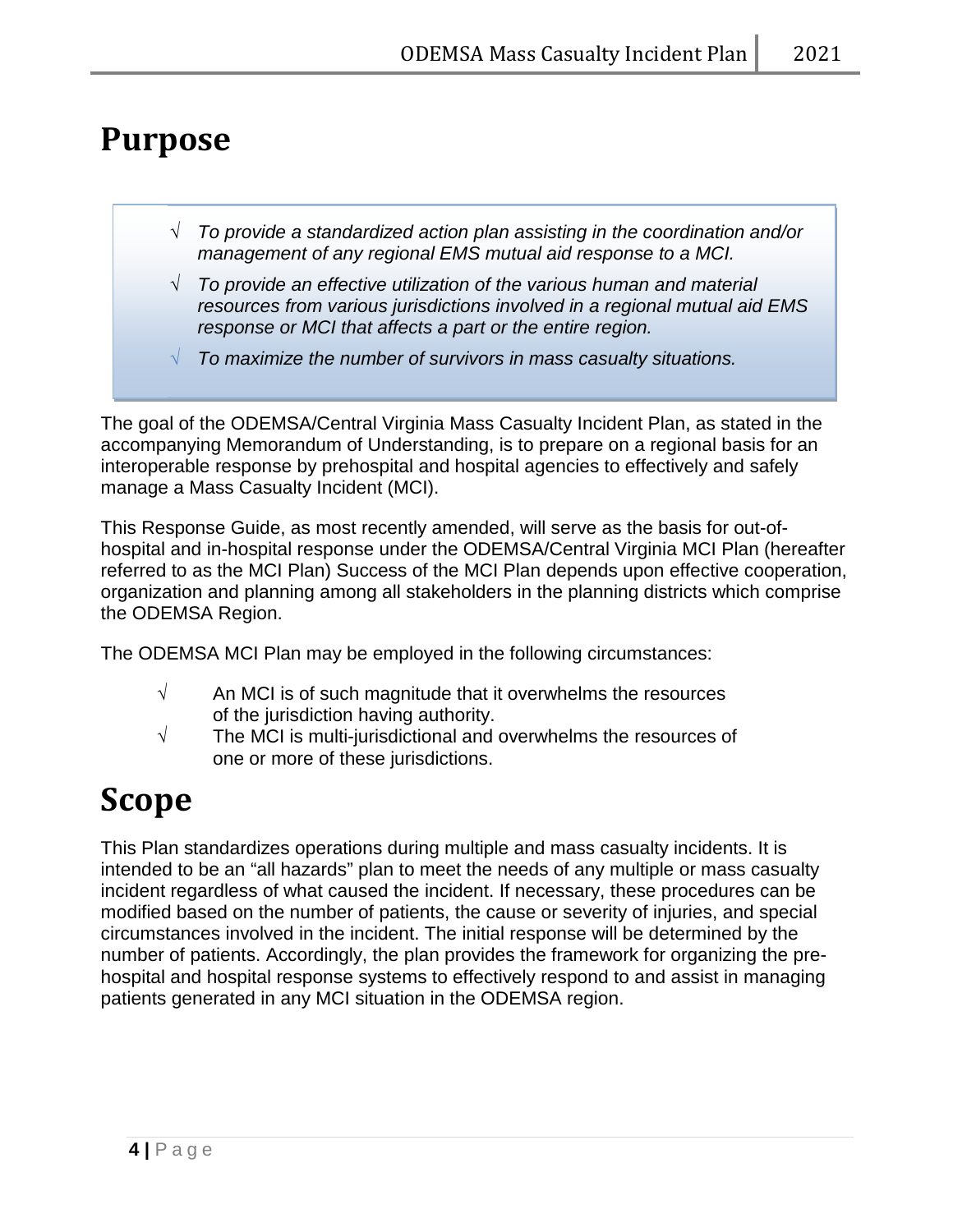## **Authority & References**

The Old Dominion EMS Alliance is one of eleven Regional EMS Councils established within the Code of Virginia, § 32.1-111.11. Created in 1980, ODEMSA is charged "with the development and implementation of an efficient and effective regional emergency medical services delivery system" to include the regional coordination of emergency medical disaster planning and response. ODEMSA is defined as the 9,000 square mile region made up of Virginia Planning Districts 13, 14, 15, and 19.

## **General Considerations and Assumptions**

All agencies and other identities and/or jurisdictions will operate during an MCI under the National Incident Management System (NIMS).

The resources needed to mitigate multiple simultaneous incidents are dependent on the size and complexity of the incidents as well as their location. Expected mutual aid resources may not be available or may be significantly delayed. Providers should be prepared to sustain their patients for long periods of time. Non-traditional modes of transportation and alternate patient transport destinations should be considered.

### *Health Care Facility Considerations*

Predetermined guidelines and the proximity and capabilities of appropriate health care facilities will be the primary considerations of MCI Patient Distribution Center and the Regional Healthcare Coordination Center when designating the health care facilities to which patients are sent during any local or regional emergency situation resulting in the activation of the MCI Plan. The healthcare facility Incident Commander, or designee, of a facility that needs to evacuate or emergently relocate patients from their facility should go through their local jurisdiction.

### *Local Assumptions*

Jurisdictions with resource needs beyond their pre-established mutual aid agreements shall go through the Virginia Department of Emergency Management.

## **Concept of MCI Response and Regional Activation Structure** *Types of MCI(s)*

Mass Casualty Incidents are classified by types similar to the NIMS typing matrix:

- √ **Type I-** 100 patients and greater
- √ **Type II-** 50 to 99 patients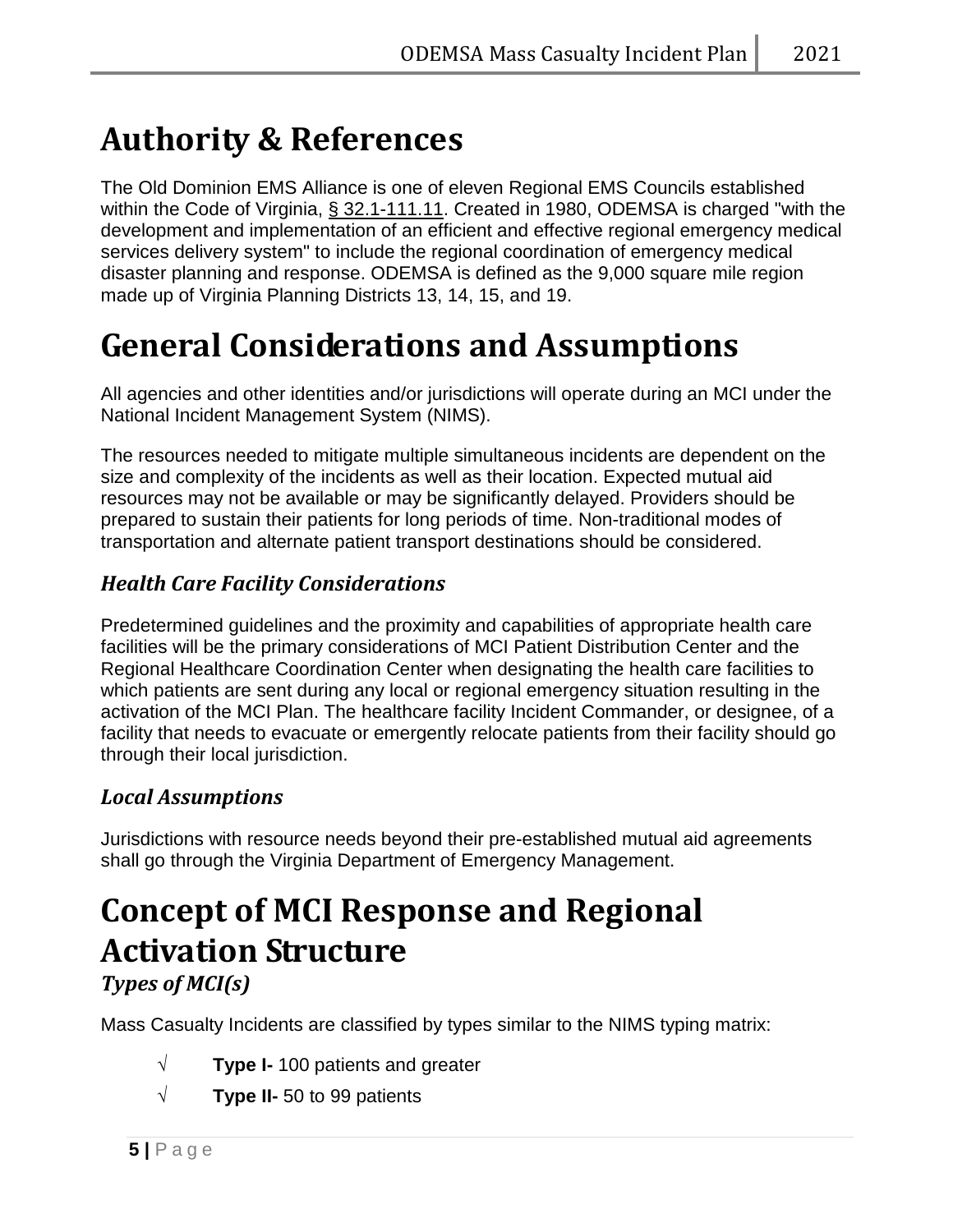- √ **Type III-** 25 to 49 patients
- √ **Type IV-** 10 to 24 patients
- √ **Type V-** 5 to 9 patients

### *Authority for Plan Activation*

The following individuals shall have the authority to activate the MCI plan:

- The Incident Commander, or designee, at the scene of an MCI, usually via the local ECC.
- The jurisdictional Emergency Manager, or designee, of a political subdivision having authority for the management of the incident.

### *Activation of the MCI Plan – Role of the Public Safety Answering Point*

Upon notification from the scene Incident Commander to activate the regional MCI plan, the local PSAP should activate the pre-hospital component of the MCI plan through established internal procedures and mutual aid agreements. When making mutual aid requests for ambulances or other equipment, the PSAP shall emphasize that these resources are being requested in response to activation of the regional MCI plan.

In the early stages of an incident, the incident commander (or designee) may direct the local PSAP to contact MCI Patient Distribution Center with early initial information.

### *Activation and Role of MCI Patient Distribution Center, the Regional Healthcare Coordination Center, and Hospitals*

#### **MCI Patient Distribution Center**

MCI Patient Distribution Center shall activate for all declared MCIs in the ODEMSA region. VCU Health System will serve as primary MCI Patient Distribution Center for the ODEMSA region. CJW Chippenham Medical Center and Southside Regional Medical Center shall be the designated backup MCI Patient Distribution Center hospitals. VCU Medical Center may temporarily designate either facility as primary MCI Patient Distribution Center for any appropriate reason, including better communications, better or closer geographical location to the MCI scene, or because of any other reason that would be in the best interest of patient care.

During declared MCIs, MCI Patient Distribution Center shall activate the Regional Healthcare Coordination Center. During large scale incidents (Type III MCI and larger), MCI Patient Distribution Center will collaborate with the Regional Healthcare Coordination Center (RHCC).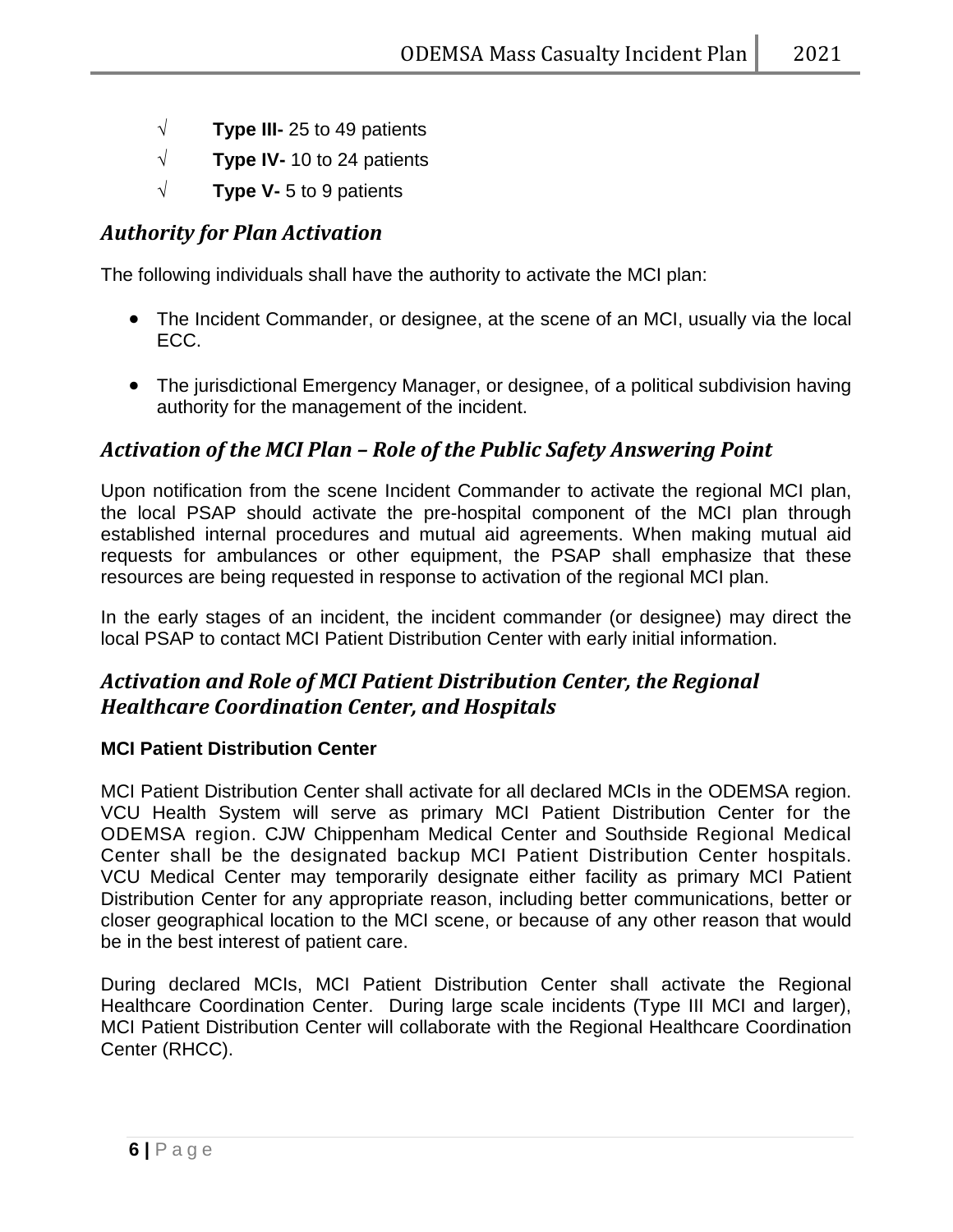MCI Patient Distribution Center will be responsible for patient destination recommendations of MCI patients to receiving hospitals. With larger MCI events, it may be necessary to streamline destination recommendations for non-MCI-related patients in order to not overwhelm facilities. During type III or larger MCI events, MCI Patient Distribution Center should be contacted to coordinate all transport destinations, including non-MCI transports, in order to achieve coordination and minimize impact to agencies. This may be guided through the use of hospital sectors, as noted in Annex C.

On-line medical direction will likely be impacted during an MCI.

In the absence of on-line medical direction, out-of-hospital adult and pediatric patient care will be in accordance with the responding agencies' Prehospital Patient Care Protocols, as most recently amended and approved by the respective Operational Medical Director.

MCI Patient Distribution Center shall assist with patient destination assignments, taking into consideration the required level of care, the capabilities of the receiving facility, and proximity to the patient location.

MCI Patient Distribution Center is activated by calling the RHCC at **1-800-276-0683 option 1.** Local PSAPs or the scene incident commander should be prepared to provide the following information:

- Lead Agency Name
- Exact location of the incident
- Locality name
- Point of contact and callback number
- Type of incident/patient generator (explosion, major car accident, chemical fire, etc.)
- Total number of patients to include number of Red-, Yellow-, and Green-tagged patients (if known).

#### **Regional Healthcare Coordination Center (RHCC)**

Via a memorandum of understanding with the Central Virginia Healthcare Coalition (CVHC), each acute care hospital in the ODEMSA region coordinates their emergency response and recovery operations with the Regional Healthcare Coordination Center (RHCC) through activation of the Regional Hospital Emergency Operations Plan (RHEOP). The RHCC may be activated 24 hours a day by calling **1-800-276-0683**.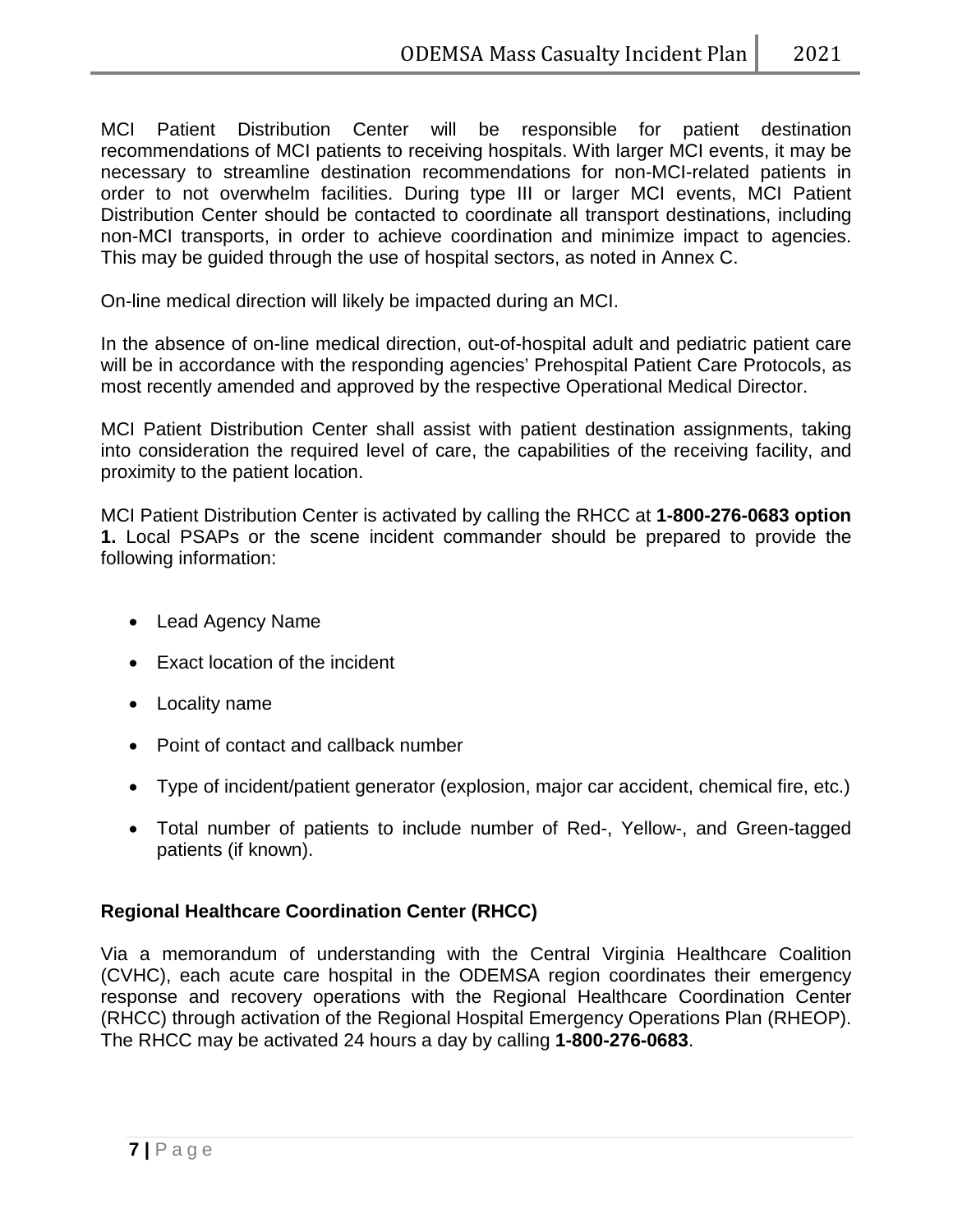During MCIs, the Regional Healthcare Coordination Center shall activate in support of CVHC hospitals and MCI Patient Distribution Center. MCI Patient Distribution Center is responsible for activating the RHCC.

The Central Virginia RHCC shall be responsible for:

- Activation of the Regional Hospital Emergency Operations Plan
- Incident alerting of all CVHC hospitals.
- Obtaining real-time emergency department bed availability / mass casualty capabilities from CVHC hospitals to support the confirmation and vetting of patient destination decisions.
- Establishing communications with MCI Patient Distribution Center.
- Providing ongoing situational awareness updates regarding the MCI to all CVHC hospitals.
- Alerting and notification of public health response partners.
- Coordinating the entry of all MCI patients into the VHASS Patient Tracking system.
- Requesting activation of the 2-1-1 Virginia Patient Locator call center for the purpose of family reunification at healthcare facilities.
- Coordinating with other RHCCs in the state for inter-region patient placement, as needed.

Due to the magnitude of an incident(s) it may become necessary to relocate large numbers of patients into or out of the ODEMSA region. Patient movement between regions within the Commonwealth of Virginia should be coordinated by the Regional Healthcare Coordination Center. Movement of patients outside of the Commonwealth of Virginia should be performed in accordance with the Central Virginia National Disaster Medical Systems (NDMS) Operations Plan.

#### **Healthcare Facilities**

Upon notification of an MCI, healthcare facilities shall indicate their emergency department mass casualty capabilities (the number of Red-, Yellow-, and Green-tagged patients that could be seen in the next 30 minutes) in the Virginia Healthcare Alerting & Status System. This information will be used to recommend patient destination decisions. Hospitals should make every attempt to report this information within 10 minutes of MCI notification.

Representatives of participating hospitals will establish Hospital Triage Categories and Mutual Aid Capability tables to support the first wave concept (first 30 minutes after an event has been identified) to be used in the absence of real-time bed availability data. These tables will be reviewed annually. The numbers and types of patients which member hospitals will be prepared to receive are suggested in predetermined Hospital Triage Levels and Mutual Aid Capability table – found in the Annex section of this plan.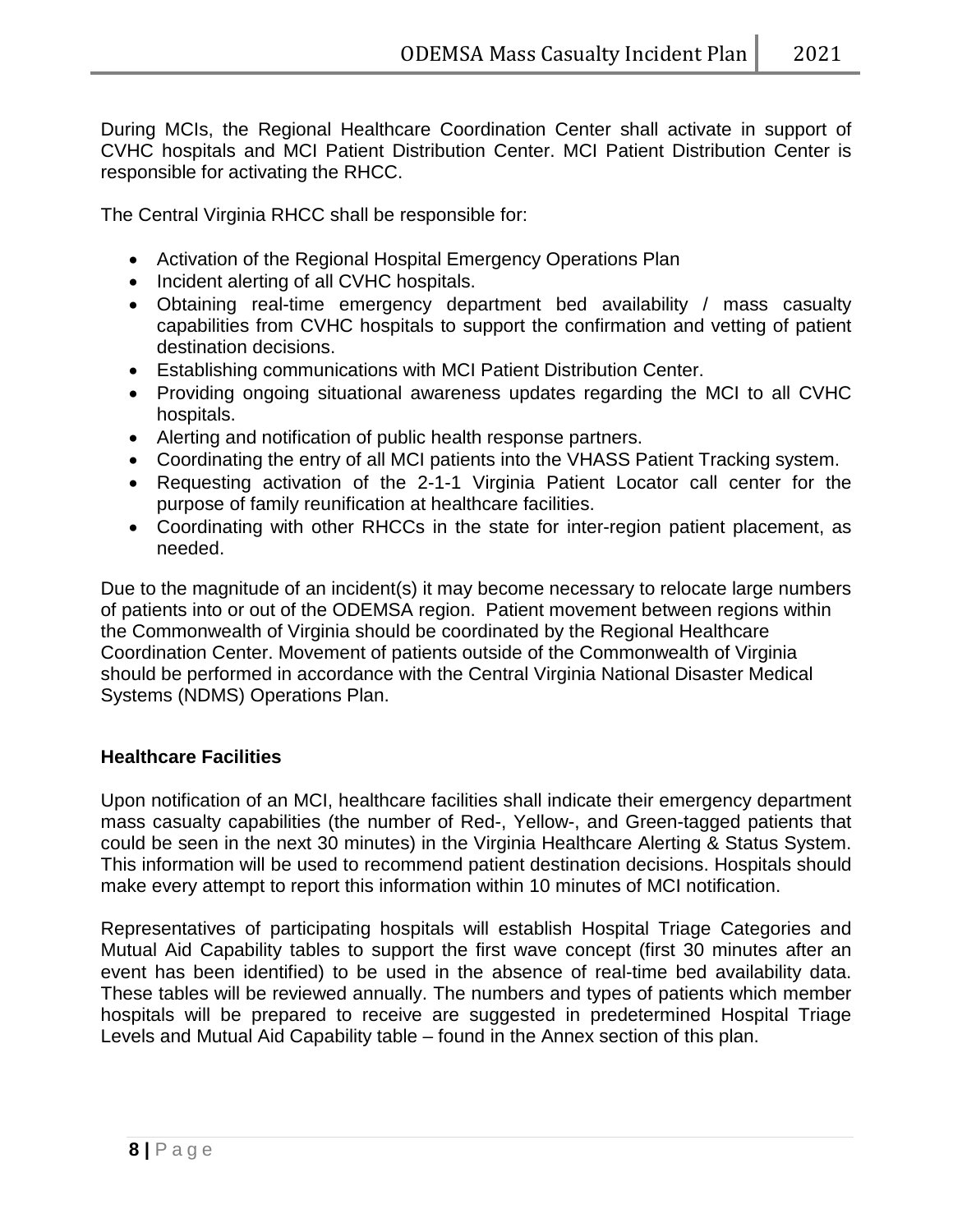Hospitals will be responsible for providing definitive patient care to the levels of their capabilities during and after the incident. Any change in the operational status or capabilities of a hospital during an MCI should be immediately reported to the RHCC.

### *Prehospital Roles and Responsibilities*

Transportation of patients under the MCI Plan during an incident will be done by licensed prehospital EMS agencies guided by the Incident Commander or designee.

Units and personnel involved in mutual aid response to a regional MCI will be dispatched through the responding agency's PSAP.

*No agency or personnel will self-dispatch***.** Agencies or personnel shall respond as designated within their locality or agency's emergency operations plan.

Each prehospital agency will operate under their Operation Medical Director's (OMD) purview using their agency's protocols. Documentation will be done on an accepted Virginia Prehospital Patient Care Report and/or the Virginia Triage Tag.

Ideally, the personnel responding to an MCI will carry photo-identification, documentation of certification, and proof of affiliation.

Any agency or other entity responding to an MCI will be responsible for maintaining all medical and operational documentation. Documentation, both operational and medical, will be made readily available to the Incident Commander, or their designee.

The numbers and types of patients which member hospitals will be prepared to receive are suggested in predetermined Hospital Triage Levels and Mutual Aid Capability table – found in the Annex section of this plan.

#### *Decision Making Authority*

Agencies or personnel shall respond as designated within their locality or agency's emergency operations plan.

#### *Response Procedures*

#### *Local Emergency Operations Plans*

Each jurisdiction shall develop and implement, as part of their state-mandated Emergency Operations Plan as outlined in § 44-146.19, Letter E.

#### *EMS Needs Outside of MCI*

This MCI Plan assumes all licensed EMS agencies will respond to mutual aid requests for resources based on their home locality's dispatch protocols and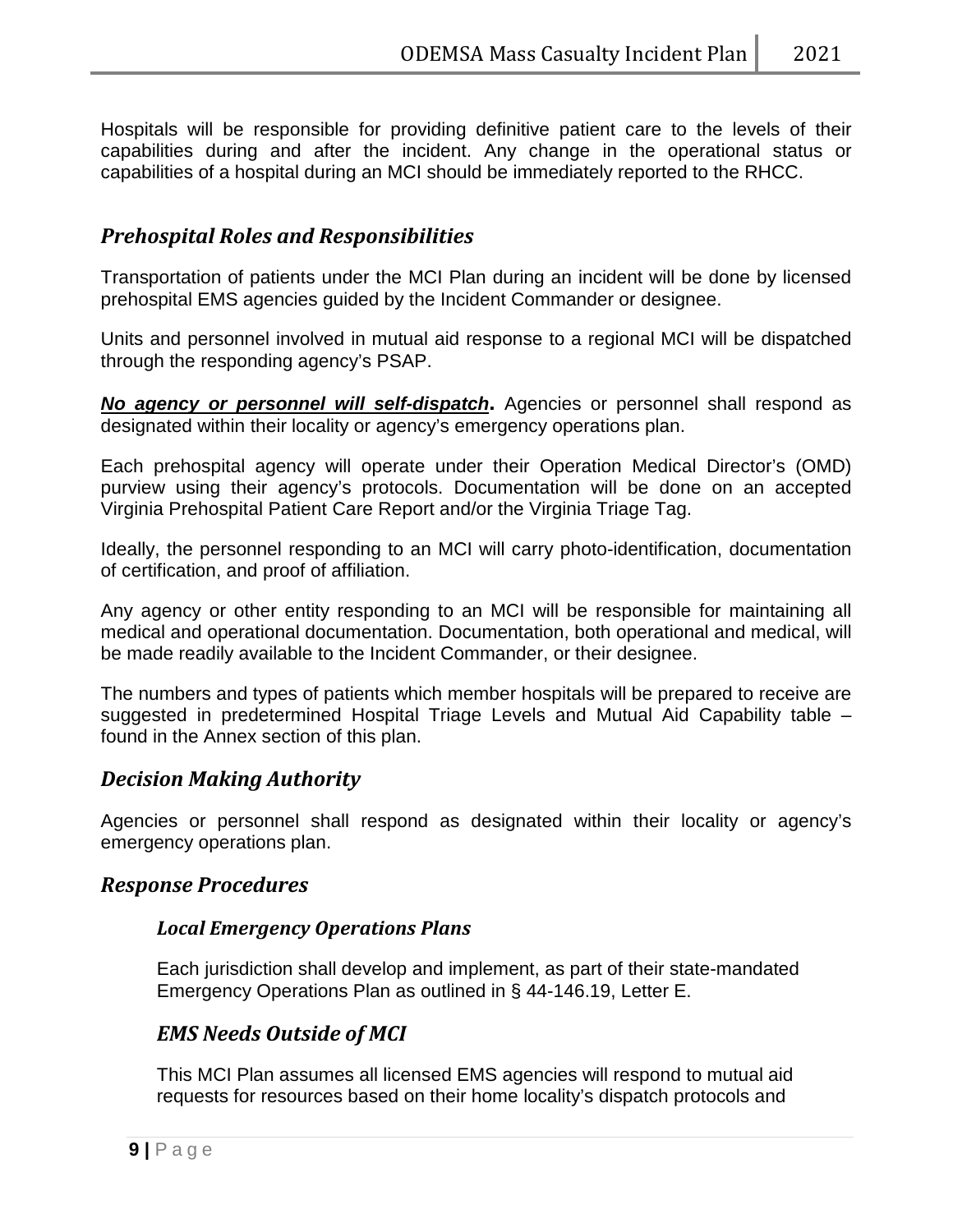operational procedures. No agency or other responder shall violate the policies, directives, rules, or other governing documents of their agency or jurisdiction.

# **Special Resources Response**

If an agency requires additional resources beyond its capabilities (e.g. Technical Rescue Operations, Hazardous Materials, Health and Medical Emergency Response Team (HMERT), or Air Medical Operations), contact the Virginia Department of Emergency Management Emergency Operations Center at (804) 674-2400 or 1-800-468-8892.

## *Fatalities and Mass Fatalities Incidents*

The Code of Virginia details the Chief Medical Examiner's responsibility for medical investigation of out-of-hospital deaths in the Commonwealth of Virginia.

It is critical that the Medical Examiner's Office be notified as early as possible in any mass casualty incident which involves fatalities.

## **Communication**

### *EMS-to-Hospital Communication*

Cellular or Radio (HEAR) communication will remain the primary method of EMS-to-Hospital communication during an MCI. Other radio communication options available to assist in facilitating the MCI response include the Statewide EMS Mutual Aid Frequency (155.025) and the UHF Med Channels.

# **Demobilization**

Utilizing the NIMS model, the Incident Commander or his designee will develop a demobilization plan. Included within the demobilization plan is the notification of Patient Distribution Center that Incident is terminated and that operations may return to normal. Patient Distribution Center will then make notifications to all receiving facilities.

# **Training and Exercise**

Training is an important part of the MCI process. Agencies need to recognize the importance of understanding the overall components of your MCI Plan. Jurisdictions should conduct regular training and exercise in accordance with The *Homeland Security Exercise and Evaluation Program* (*HSEEP*). Training exercise events should include scenarios involving diverse populations to include: children and adults with functional and access needs. More information can be found at *[https://hseep.dhs.gov](https://hseep.dhs.gov/)*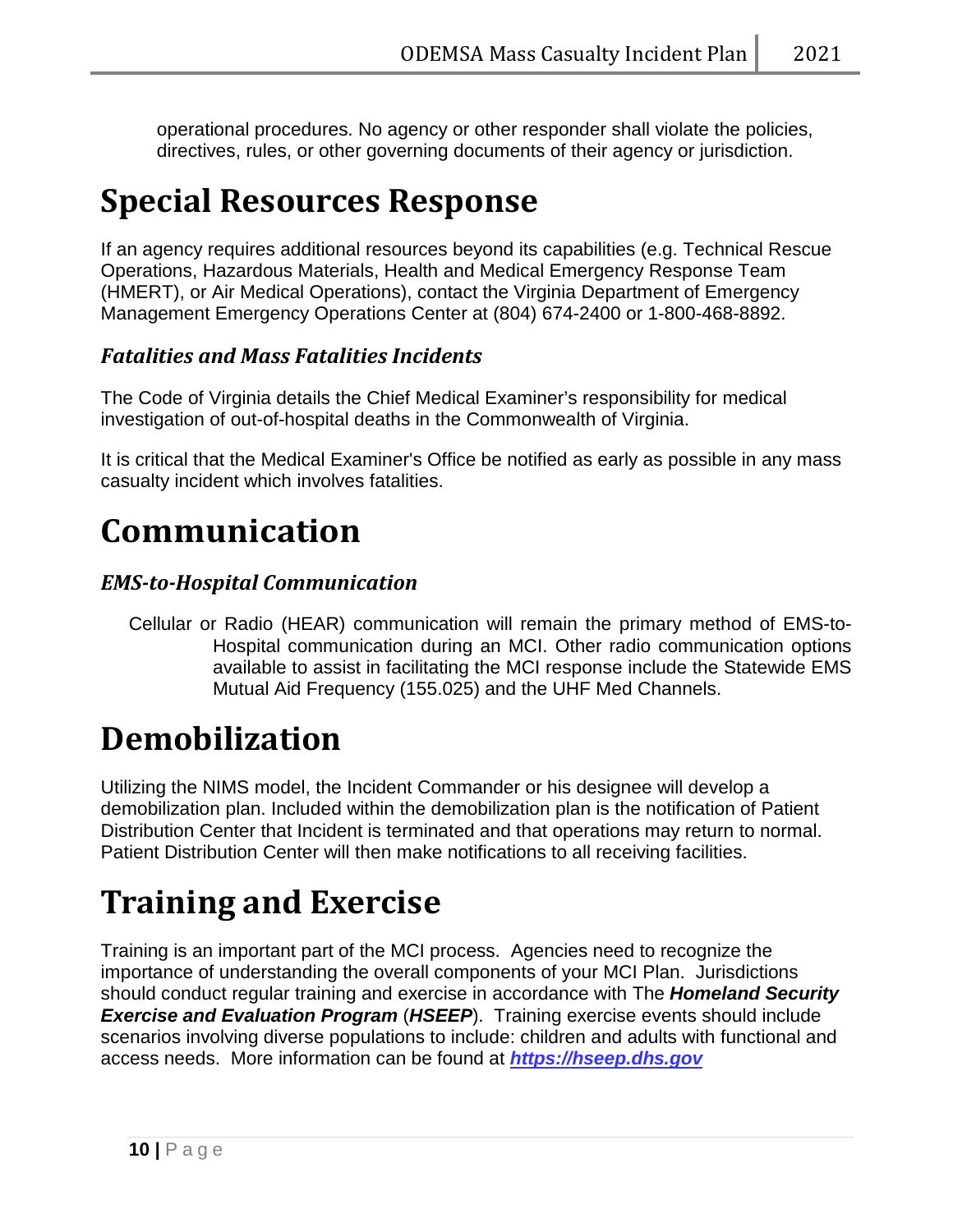## **Plan Maintenance**

### *MCI Committee*

The Central Virginia MCI Committee is a working Committee of the Old Dominion EMS Alliance. It is made up of representatives of the hospital and prehospital components that render emergency medical care in Planning Districts 13, 14, 15 and 19.

Other members of the Committee include, but are not limited to, representatives of related local, state and federal agencies (including law enforcement and emergency communications), disaster relief organizations, representatives of major industries, transportation and utilities companies, along with local businesses and other individuals whom members of the committee may call upon from time to time for advice and expertise.

### *Revisions and Amendments to the Plan*

The Central Virginia MCI Committee is responsible for reviewing each year the MCI Plan in line with the Central Virginia MCI Plan Memorandum of Understanding, for proposing revisions and/or amendments to the Mutual Aid Response Guide as necessary to maintain its effectiveness, for reviewing and evaluating any activation of the MCI Plan, and for planning annual MCI exercises in the region.

Revisions and/or amendments will be acted upon by the Committee no sooner than 45 days, and not longer than 120 days, after all signatories have been notified of the proposed changes and have had an opportunity to respond.

Revisions and/or amendments to the Plan will require the approval of the pre-determined quorum of the MCI Committee, as outlined in the MCI Committee By-Laws, in order to be enacted.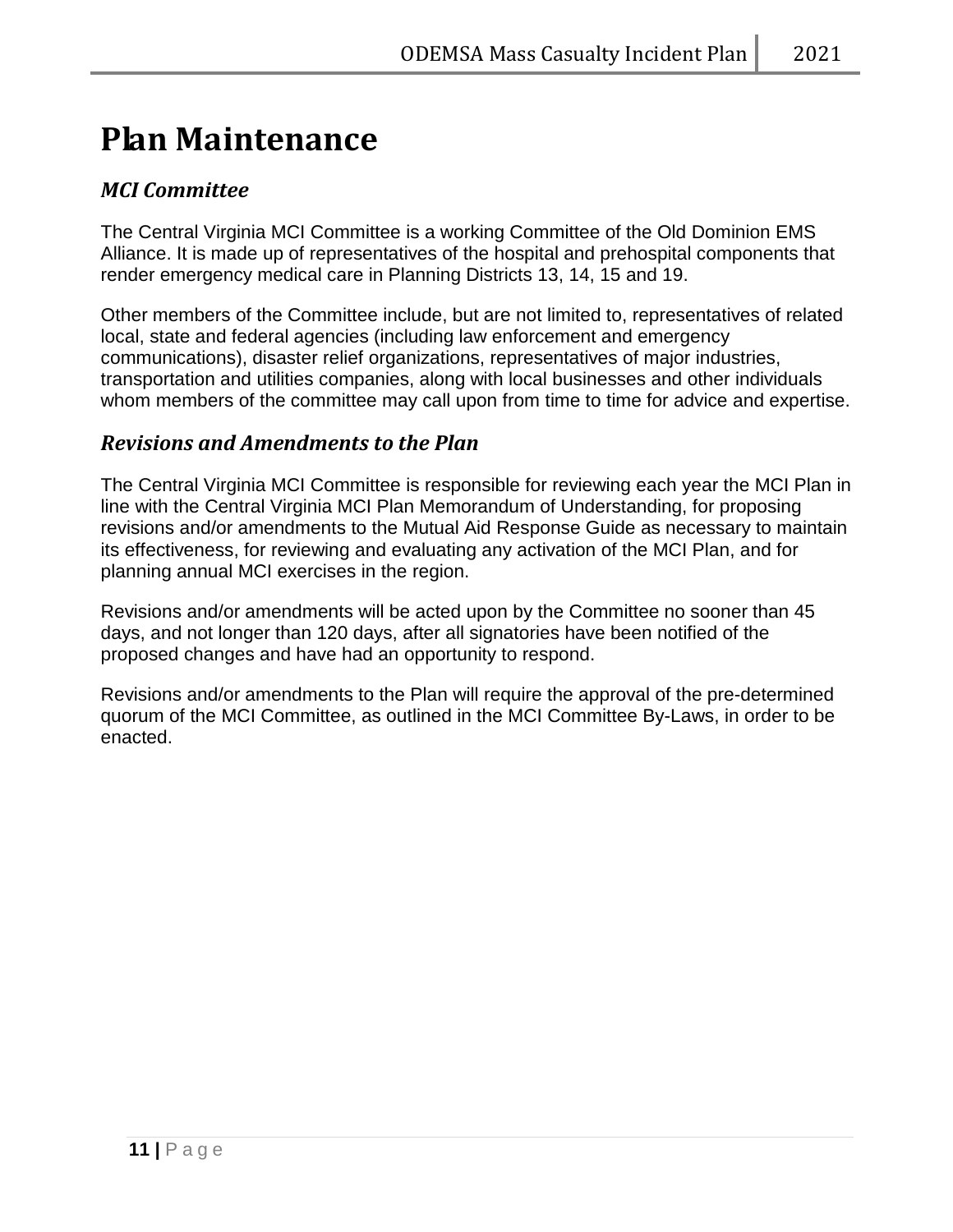## **Annexes**

## *A. Glossary of Terms*

**E.M.S. Provider:** Any person "responsible for the direct provision of EMS in a given medical emergency" as described in the Code of Virginia.

**Health Care Facility:** For the purposes of this plan, this is any acute care hospital or freestanding emergency department.

**Health Care Facility Evacuation (Evacuation):** An event resulting in the need to evacuate any number of patients from a health care facility.

**Host Jurisdiction or Jurisdiction Having Authority:** The jurisdiction to which the incident "belongs" - the jurisdiction responsible for the planning, response, recovery and mitigation of the incident or event.

**Incident Command System:** ICS is a fundamental form of management established in a standard format. It represents organizational "best practices" It allows responders to meet the needs of incidents of any kind or size by:

- Allowing personnel from a variety of agencies to meld rapidly into a common management structure.
- Providing logistical and administrative support to operational staff.
- Avoiding duplication of efforts thereby reducing costs.
- Ensuring the safety of all stakeholders.

ICS consists of procedures for controlling personnel, facilities, equipment, and communications. It is a system designed to be used or applied from the time an incident occurs until the requirement for management and operations no longer exists.

**Mass Casualty Incident (MCI):** Sometimes called a Multiple-Casualty Incident, an MCI is an incident or event resulting from man-made or natural causes which results in illness and/or injuries which exceed the capabilities of a hospital, locality, jurisdiction and/or region.

**M.C.I. Patient Distribution Center (PDC):** The medical facility, designated by the hospital community, which provides overall medical direction of the MCI or Evacuation according to predetermined guidelines for the distribution of patients throughout the healthcare community.

**National Incident Management System (NIMS):** provides a systematic, proactive approach to guide departments and agencies at all levels of government, nongovernmental organizations, and the private sector to work seamlessly to prevent,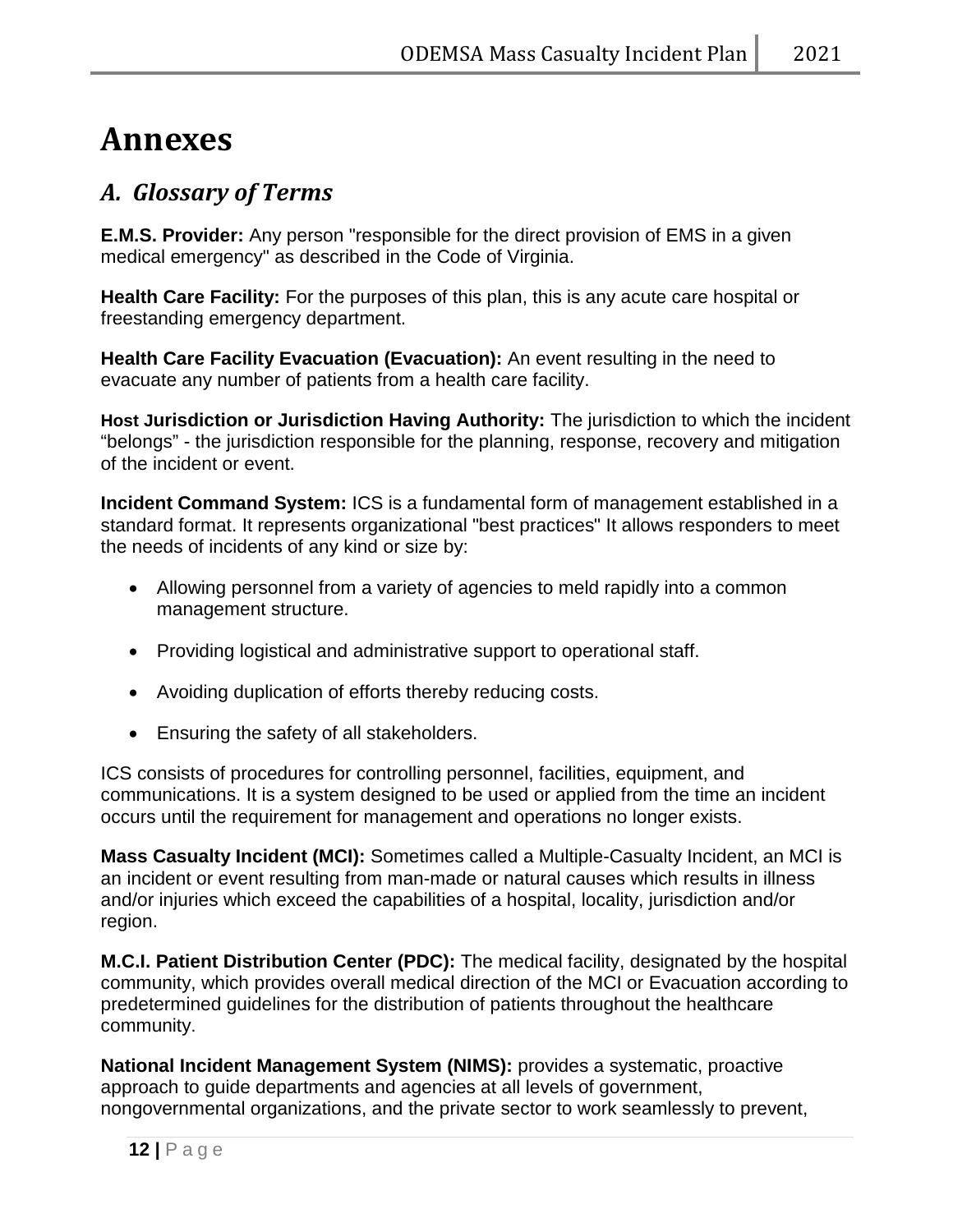protect against, respond to, recover from, and mitigate the effects of incidents, regardless of cause, size, location, or complexity, in order to reduce the loss of life and property and harm to the environment. This document is NIMS compliant as directed by Presidential Directive # 5. NIMS Components include:

- Preparedness
- Communications and Information Management
- Resource Management
- Command and Management (ICS)
- Ongoing Management and Maintenance

**Patient**- A patient is someone who was injured by the Patient Generator and requires care.

**Patient Generator (PG)**: PG is the hazard, action or situation that creates patient volume. *Patient Volume (casualties) = Human Vulnerability x Patient Generator.* There are two kinds of PG's:

- **Static:** The PG is inactive and no further casualties are expected. Examples: bleacher collapse, auto into the crowd, etc.
- **Dynamic:** Situation where the PG is still active and may have to be mitigated before care begins. Examples: Active shooter, environmental, flu epidemic, etc.

**Prehospital EMS Agency**: Any agency licensed by the Commonwealth of Virginia to render prehospital emergency care and provide emergency transportation for sick and/or injured people as described in the Code of Virginia.

**Regional Healthcare Coordination Center (RHCC):** The RHCC is the emergency operations arm of the Central Virginia Healthcare Coalition. It is responsible for coordinating the emergency response and recovery activities of healthcare facilities in the ODEMSA region.

**Victim**- A victim is someone that may have been exposed to the Patient Generator but has no injury.

**Virginia Triage System**: The Triage system adopted by the Virginia Office of EMS where patients are assessed and evaluated on the basis of the severity of injuries and assigned emergency treatment priorities.

**PSAP:** Public Safety Answering Point, this is the receiving body i.e dispatch for 911 initiations.